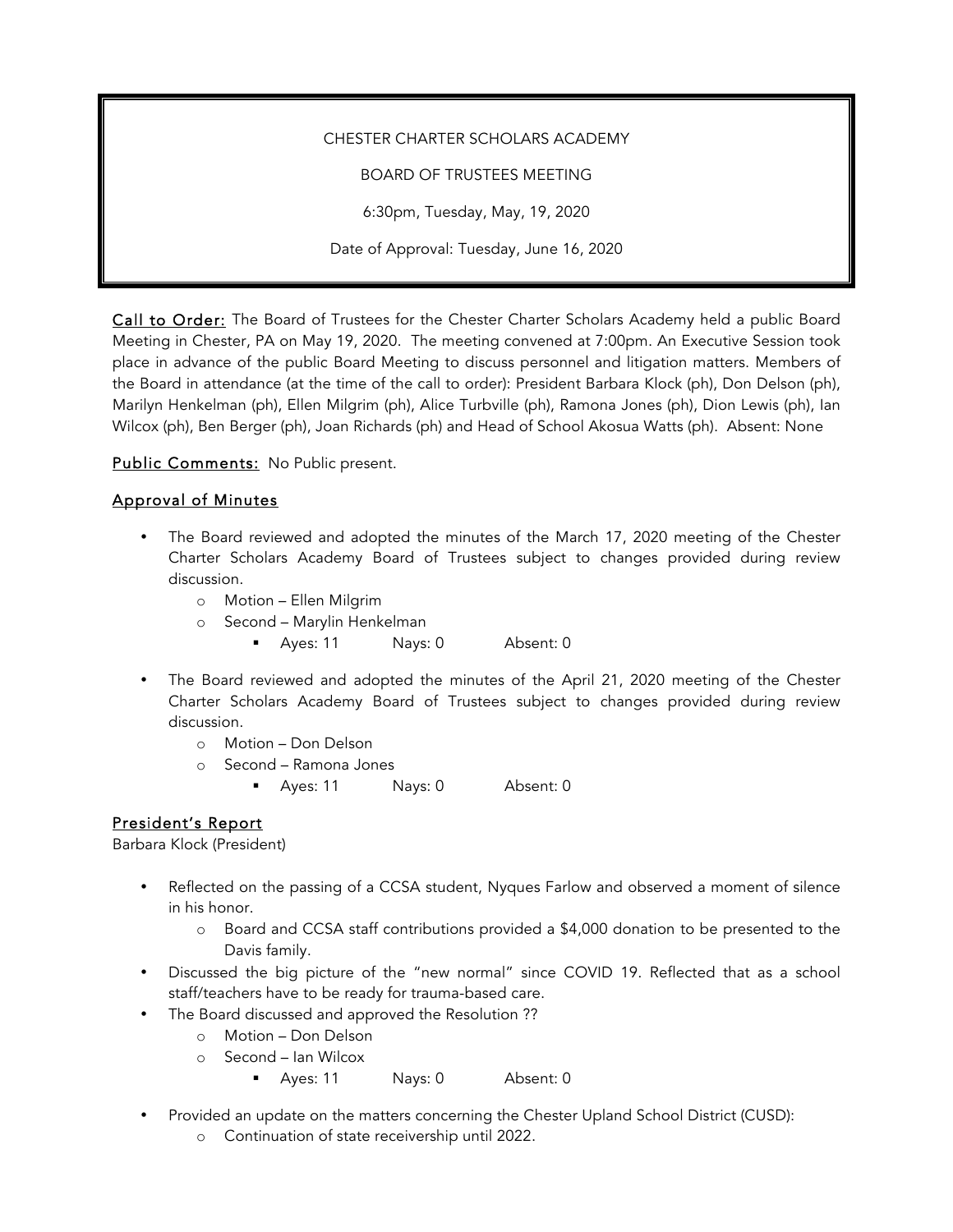- o Discussed the Article Delaware County Common Pleas Court Judge Barry Dozor has ruled that CUSD must consider "outsourcing" the management of K-12 school management as part of their financial recovery plan.
- o Don Delson discussed details of the Payment Protection Loan (PPP) which the school has received.
	- File forgiveness report after 8-week period to meet the eligibility guideline.
	- Intend to file forgiveness letter that the school should repay, so there will be no outstanding balance.
- o CCSA has been allocated \$307,691 of CARES Act relief funds in form of a Grant from PDE in early 2020 before next fiscal year.
- Provided update of CCSA Foundation including;
	- CCSA Foundation \$50,000 PPP application was approved; will not have full forgiveness
	- o Provided update on the Endowment and Annual Fund; currently in the silent phase
		- Don Delson provided update on the status of the Endowment campaign; New goal of 10 million

## Academic Excellence

Marylin Henkelman (Committee, Chair)

- Shared Minutes from the May 15, 2020 meeting;
	- o Update on current status of online learning
	- o Planning for September and all the challenges and changes the school will face due to COVID 19

## Financial Report

Alice Turbiville (Finance Committee, Chair)

- Discussed the Condensed Statement of Revenue, Expenses and Changes in Fund Balances as of April 30, 2020 for Board members to review.
- Discussed the draft budget for FY 2021
	- o Discussed three scenarios for the operation of school related to health and safety guidelines related to COVID-19.
	- o Briefly discussed assumptions about revenue adjustments; Federal food program and reduced 21<sup>st</sup> Century Funds program for the staggered opening or fully virtual scenarios
	- o Final FY 2021 budget will be approved by next meeting
- Discussed the 7 Year Projection and long-range plan as of February 4, 2020.
- Discussed the Contributions from the Foundation; recommendation that CCSA lower amount of the contribution of the current fiscal year and defer it to next fiscal year.
- Discussed the need to build a reserve for debt payments, bond covenants and the placement of students in alternative and approved private schools, if needed.

# School Report

Akosua Watts (Head of School)

- Shared school highlights including:
	- o Shared updates about the current situation with the COVID-19 closure;
		- § Shared the Resolution to honor Nyques Farlow-Davis
		- Discussed initial plans to develop an initiative at CCSA to address gun violence
		- Jen Camp appointed as the new 21<sup>st</sup> Century Coordinator
		- Highlighted the key scheduled end of year events